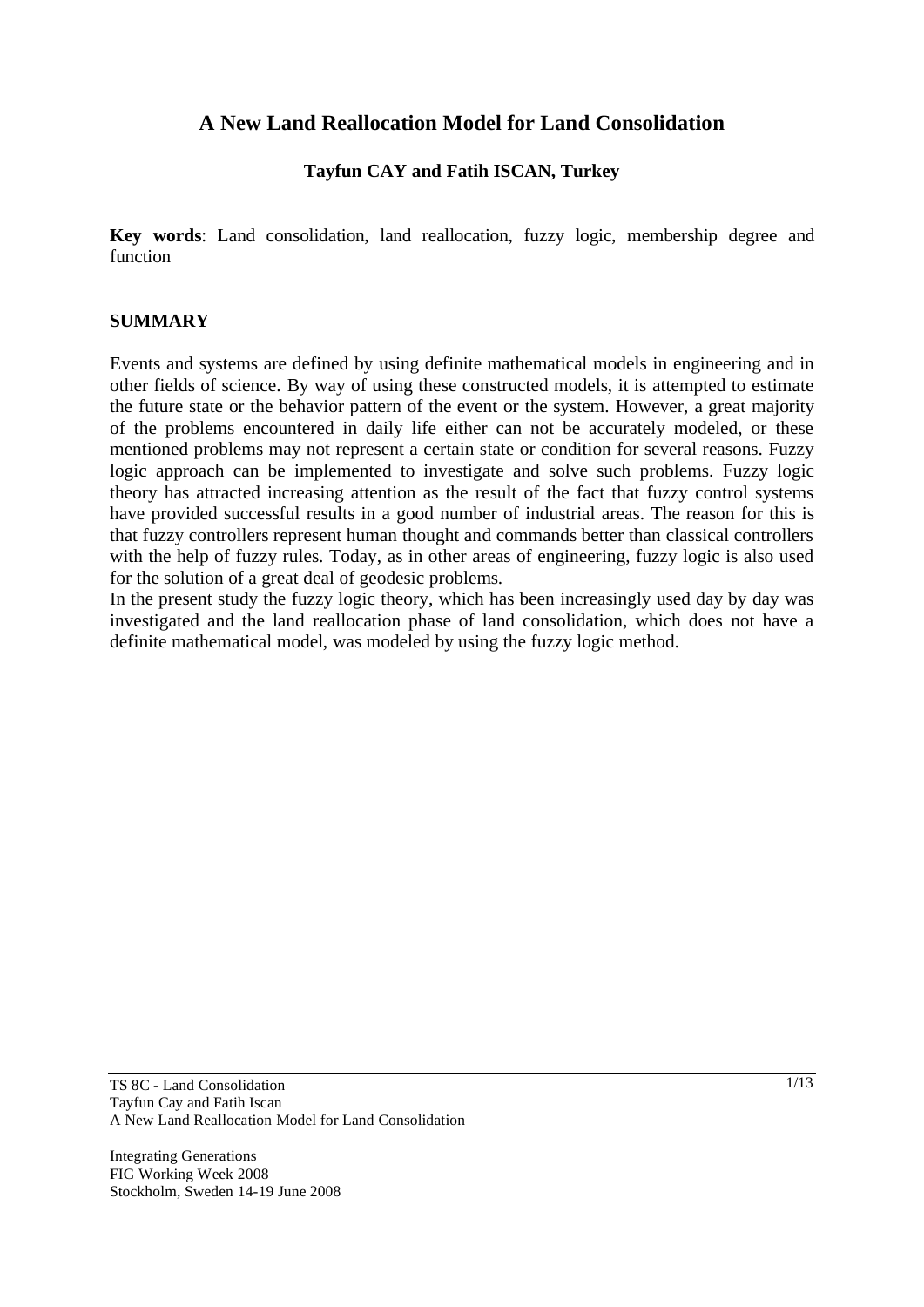# **A New Land Reallocation Model for Land Consolidation**

**Tayfun CAY and Fatih ISCAN, Turkey** 

#### **1. INTRODUCTION**

Land consolidation projects are conducted to consolidate fragmented agricultural properties, scattered parcels of the distinct farms, and thus to achieve improvements in the harvest and the living standards. It is carried out by means of projects neighbouring the rural area through a project management. Land consolidation may also include the improvement of the road and of the water management system, as well as of the landscape and the conditions of nature in project areas (Sonnenberg, 2002). It also includes the process of fragmented or scattered plots of farms. For this purpose, the land is divided into blocks by planning an optimal network for roads and channels and then the problem of reallocation is solved by answering to the question "how much land from which block is given to a farm?" In some of the land consolidation applicable country, the possible applications of operations research techniques are investigated. Klemper (1974), Kropff (1977), Riemer (1983) and Lemmen and Sonnenberg (1986) studied how to use different algorithms of the mathematical programming methods in reallocation of farm lands (Avcı, 1999). Different and complementary generalpurpose software tools aid experts to solve particular aspects of only some tasks of the process. These tools use different data models and formats. Moreover, the high volume of consolidation information is spread among different institutions and there is a lack of coordination between the participants involved in the process: landowners, rural engineers, local and regional administrations, and consultants. Specific-purpose tools have also been designed to assist the development of consolidation plans, including those in The Netherlands (Rosman & Sonnenberg 1998), Hungary (Kovacs, 2001), and Morocco (Semlali, 2001), but they only cover partial aspects of the consolidation process(Tourıño et al. 2003). Necessary algorithms for standard software to be used for the applications of General Directorate of Rural Service and Agricultural Reform were developed and their capacities were then investigated in Cay and Iscan (2004;2006). However, land reallocation should be done by using modern methods, because of technological development and science. Fuzzy logic provides one of the most important modern methods that can be used for this purpose. A number of geodesic problems can be successfully solved with the help of fuzzy models that are constructed by using adequate amount of data. Among these problems, the determination

of outliers is presented in detail in Gökalp and Boz (2004), valuation of real estate and deformation analysis in Akyılmaz and Ayan (2003), Heine (2001), Akyılmaz (2005), prediction of earth rotation parameters and modeling the earth gravity field in Akyılmaz (2005), GPS integer ambiguity resolution in Akyılmaz (2005), Kutterer (2001b, 2002a, 2002b) and Leinen (2001), coordinate transformation in Akyılmaz et al. (2005), data analysis in geographic information systems in Akyılmaz and Ayan (2003) and Heine (2001) (Yilmaz and Arslan, 2005).

TS 8C - Land Consolidation Tayfun Cay and Fatih Iscan A New Land Reallocation Model for Land Consolidation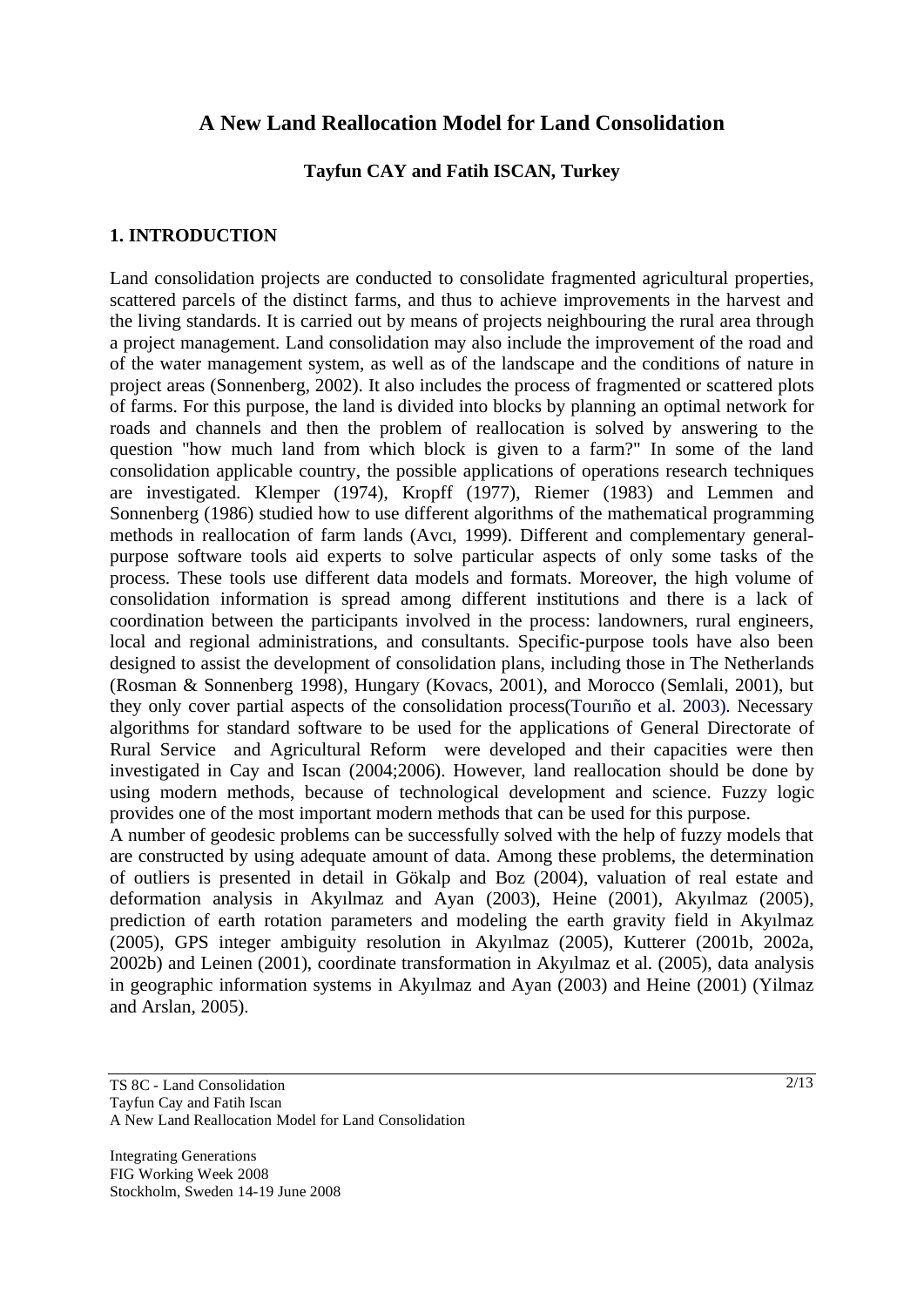In the present study the fuzzy logic theory, which has been increasingly used day by day was investigated and the land reallocation phase of land consolidation, which does not have a definite mathematical model, was modeled by using the fuzzy logic method.

# **2. FUZZY LOGIC APPROACH**

# **2.1. Fundamentals of Fuzzy Set Theory**

The origin of the fuzzy logic approach dates back to 1965 since Lotfi Zadeh's introduction of the fuzzy set theory and its applications. Since then the fuzzy logic concept has found a very wide range of applications in various domains like estimation, prediction, control, approximate reasoning, pattern recognition, medical computing, robotics, optimization and industrial engineering, etc ( Sen, 2004).

In 1965, L.A. Zadeh published his famous paper "Fuzzy sets" in Information and Control providing a new mathematical tool which enables us to describe and handle vague or ambiguous notions such as "a set of all real numbers which are much greater than 1", " a set of beautiful women," or "the of tall men." Since then, fuzzy set theory has been rapidly developed by Zadeh himself and numerous researches, and an increasing number of successful real applications of this theory in a wide variety of unexpected fields have been appearing. The main idea of fuzzy set theory is quite intuitive and natural: Instead of determining the exact boundaries as in an ordinary set, a fuzzy set allows no sharply defined boundaries because of generalization of a characteristic function to a membership function [Sakawa, 1993].

The framework of fuzzy logic is unique in its ability to represent subjective or linguistic knowledge in terms of a mathematical model. For this reason, fuzzy logic provides a natural method for constructing systems that emulate human decision making processes. Literature on the subject of fuzzy logic systems (FLS) is extensive and applications, particularly in the field of fuzzy control and fuzzy expert systems, are prevalent. Mendel (1995) and Klir and Yuan(1995) provide good introductory texts on FLSs, while some examples of applications of FLSs may be found in Sugeno and Park(1993), Maiers and Sherif (1985) and Kandel (1991) and Ramot, et.all. (2003).

Fuzzy logic is a recognized instrument for modeling in many scientific and technical fields. There are also a lot of problems where fuzzy methods can be used to reach better solutions than classical models can do. It concerns on the one hand questions, where uncertain parameters occur, which cannot be handled by classical methods in adequate way. On the other hand, there are problems where linguistic fuzzy rules can describe relations better than it can be done by crisp mathematical formulas.

Many of us, especially those in positions to develop models of physical process, understand that we lack complete information in solving problems. Some of the information we do have about a particular problem might be judgmental, perhaps a visceral reaction on the part of the modelers, rather than hard quantitative information. How then do we incorporate intuition into a problem? This paper will be example this question [Ross, 1995].

TS 8C - Land Consolidation Tayfun Cay and Fatih Iscan A New Land Reallocation Model for Land Consolidation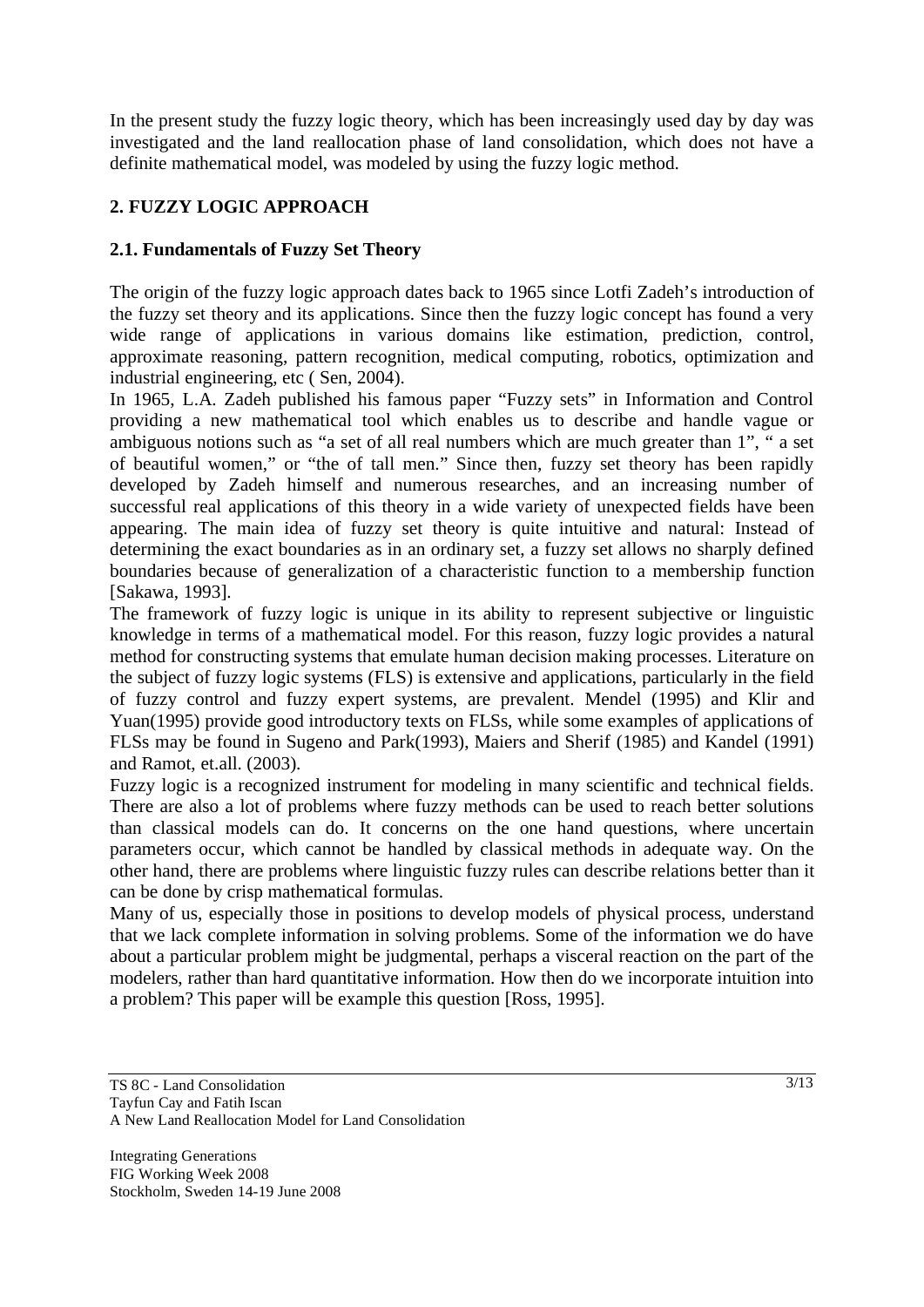#### **2.2. The Basic Elements of Fuzzy Systems**

The basic elements of each fuzzy logic system are, as shown in Figure 1, rules, fuzzifier, inference engine, and defuzzifier.





nput data are most often crisp values. The task of the fuzzifier is to map crisp numbers into fuzzy sets (cases are also encountered where inputs are fuzzy variables described by fuzzy membership functions). Models based on fuzzy logic consist of "If-Then" rules. A typical "If-Then" rule would be:

If the ratio between the flow intensity and capacity of an arterial road is SMALL Then vehicle speed in the flow is BIG

The fact following "If" is called a premise or hypothesis or antecedent. Based on this fact we can infer another fact that is called a conclusion or consequent (the fact following "Then"). A set of a large number of rules of the type:

If premise Then conclusion is called a fuzzy rule base.

We would note that in classical expert systems, rules are derived exclusively from human experts. In fuzzy rule-based systems, the rule base is formed with the assistance of human experts; recently, numerical data has been used as well as through a combination of numerical data-human experts. An interesting case appears when a combination of numerical information obtained from measurements and linguistic information obtained from human experts is used to form the fuzzy rule base. In this case, rules are extracted from numerical data in the first step. In the next step this fuzzy rule base can (but need not) be supplemented with the rules collected from human experts. A fuzzy rule base obtained from numerical data can be used to solve the same type of problem solved by artificial neural networks. The inference engine of the fuzzy logic maps fuzzy sets onto fuzzy sets. A large number of different inferential procedures are found in the literature. In most papers and practical engineering applications, minimum inference or product inference is used. During defuzzification, one value is chosen for the output variable. The literature also contains a large number of different defuzzification procedures. The final value chosen is most often either the value corresponding to the highest grade of membership or the coordinate of the center of gravity [Teodorovic and Vukadinovic, 1998; Terzi et.al.,2003].

TS 8C - Land Consolidation Tayfun Cay and Fatih Iscan A New Land Reallocation Model for Land Consolidation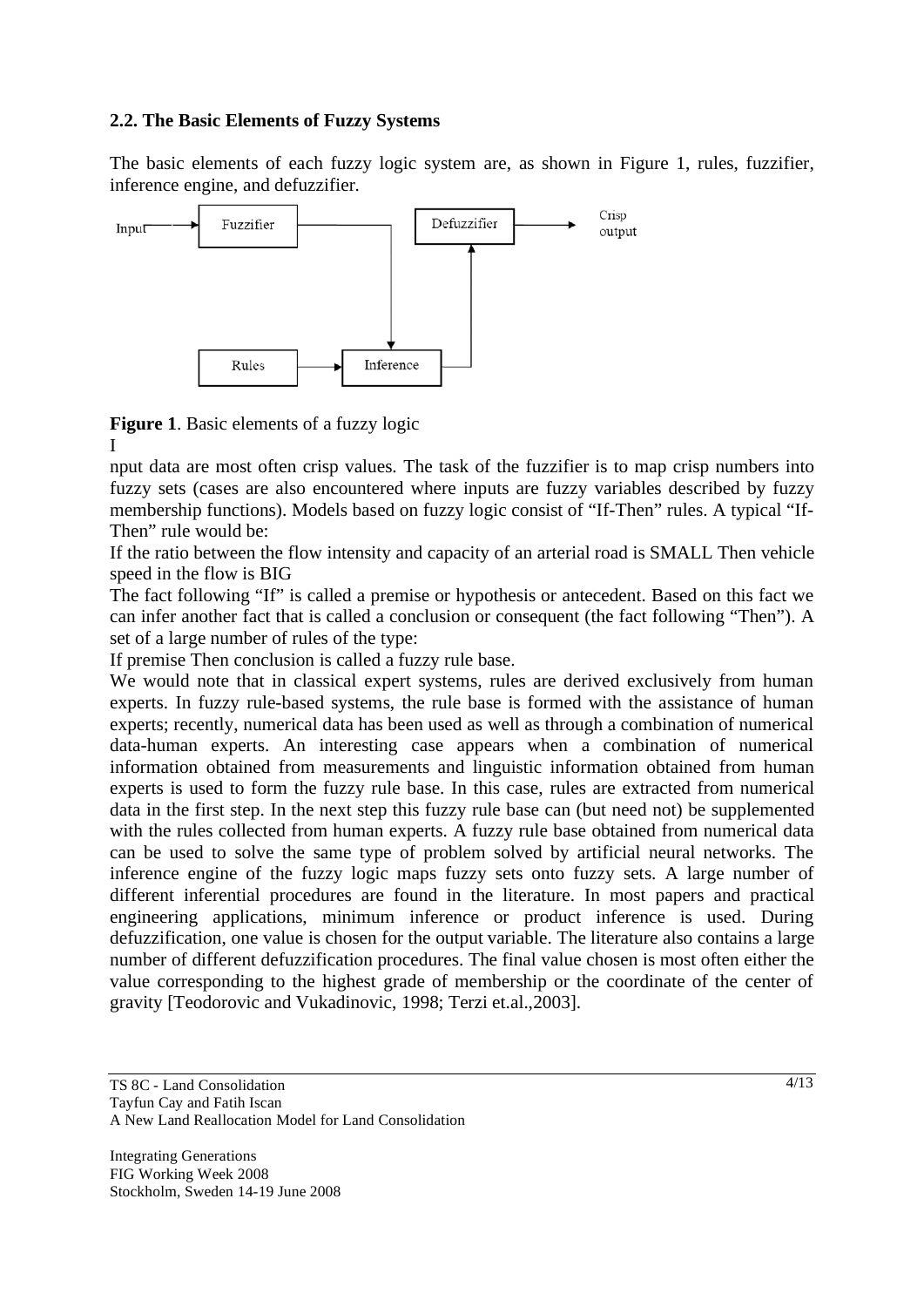#### **3. MODELLING OF LAND REALLOCATION BY USING FUZZY LOGIC METHOD IN LAND CONSOLIDATION**

Land reallocation process is the most difficult and the most important step in land consolidation studies. For this reason, it has a highly complex structure. It is of great importance that farmers do not face unfair practices and policies and that they are given equivalent parcels when the land reallocation process is carried out. The satisfaction of farmers directly affects the success of land consolidation. For this reason, it is of great importance what the farmers pay attention to in land reallocation, because the input variables of the fuzzy logic model to be constructed should be determined according to the criteria of the farmers and the implementers. The points which the farmers and implementers pay attention to in land reallocation in previous studies can be listed as below,

-The place of the biggest parcel of land owned by the farmer,

-The place of the parcel density owned by the farmer,

-The place of the immovable facility owned by the farmer,

-The place of the second biggest parcel of land owned by the farmer,

These criteria constitute the input variables of the fuzzy logic system. However, as these criteria signify the location information, they should be represented in terms of angle and distance. That is, a criterion has to be represented as two different input variables. For this reason, there has to be 4\*2=8 input variables. Similarly, as the output also has to represent a location, there has to be two outputs. However, in a system with eight inputs and two outputs, there may be thousands of rules depending on the number of membership functions. For this reason, it is possible to decrease the number of inputs in order to set up the system in an easy way. Therefore, the place of the biggest parcel can be taken as the first input variable, and the other three criteria can be taken as the second input variable, because the place of immovable facility, parcel density and the second biggest parcel of land owned by the farmer may not exist at the same time. Of these criteria, the one which exists can be taken as input. An input variable is also required in order to determine according to which criterion and from which block the land will be given. Therefore, it should be taken into consideration if the parcel areas are smaller or bigger than one another. By this way, a five-input and two-output fuzzy system can be formed. As the input and output variables will be entered as polar coordinate values, a starting point should be determined. The smallest coordinate values of the project area should be taken for the starting point. The biggest coordinate values should be taken as the endpoint in order to determine the borders of the project area. That is, the project area should be surrounded by a tetragon (Figure 2). The general structure of the fuzzy logic model is as shown in Figure 3.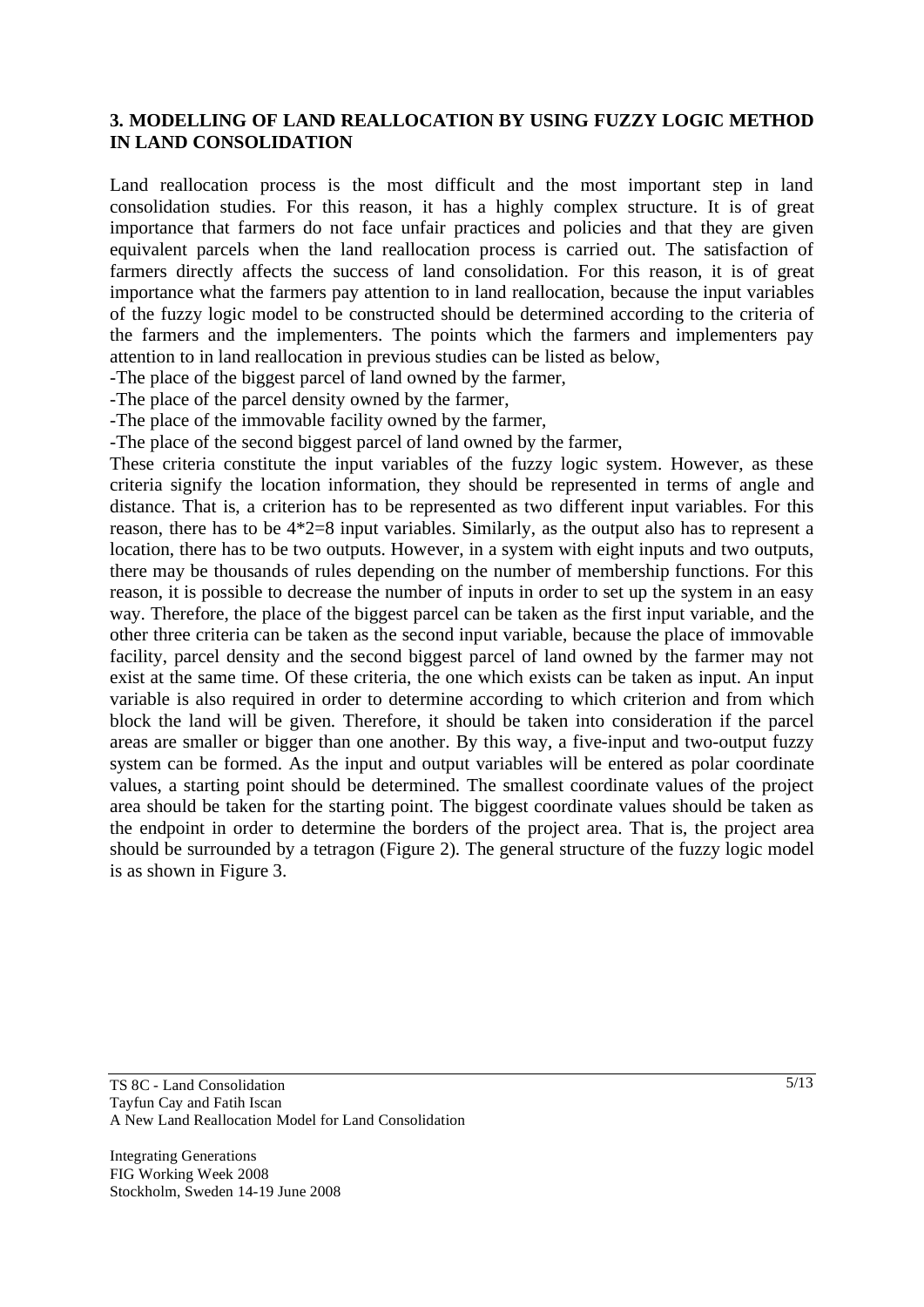





# **Figure 3**. General Structure of Fuzzy Logic Model

The membership functions and the ranges of the input and output variables should be the same, except for the  $5<sup>th</sup>$  input. The reason for this is that the distance and the bearing angle will be the

TS 8C - Land Consolidation Tayfun Cay and Fatih Iscan A New Land Reallocation Model for Land Consolidation

Integrating Generations FIG Working Week 2008 Stockholm, Sweden 14-19 June 2008 6/13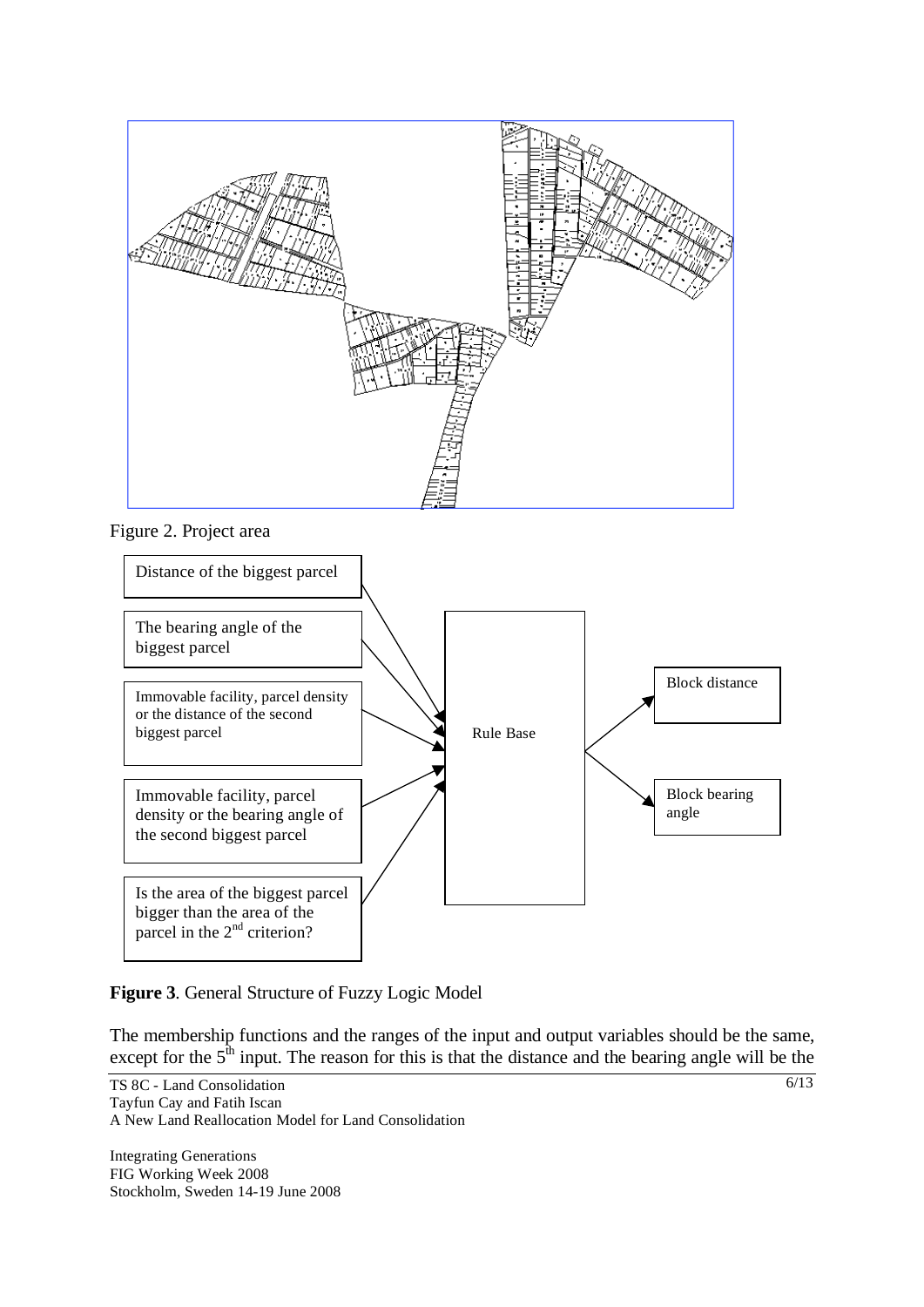same for the project area. The range for the distance inputs should be taken as the distance from the starting point to the end point (diagonal length). It should not exceed 100 grades for the bearing angle. This constitutes the first step of the system.

It is not possible to solve the problem of land reallocation in land consolidation in a single step. The correct result can only be achieved in a number of steps. For this reason, the project area is divided into 4 zones. In the first step of the fuzzy system, land reallocation to these four regions is first performed (Figure 4).



**Figure 4**. Project area divided into four zones

As the result of the first land reallocation, it is determined which region each enterprise is located in. After this, we proceed to the second system. In this system, each enterprise is processed in the region where it is located. That is, it does not have a relation with other zones. The model is the same also in the second system. That is, each area is divided again into four zones. However, only the ranges in the distance inputs will change. The range equals to the half of the preceding range. In this way, the project area is divided into regions until it is correctly determined which enterprise will be given to which block. In other words, the clustering process is carried out. Land reallocation is implemented in an easier way with the clustering process.

For the first system, a model is formed in the fuzzy logic toolbox of the Matlab software (Figure 5). The membership functions belonging to the model are shown in Figure 6, 7 and 8. While developing the fuzzy logic algorithm, the shape of the membership functions was selected as trapezoid. There are three selected membership functions for each linguistic variable.

TS 8C - Land Consolidation Tayfun Cay and Fatih Iscan A New Land Reallocation Model for Land Consolidation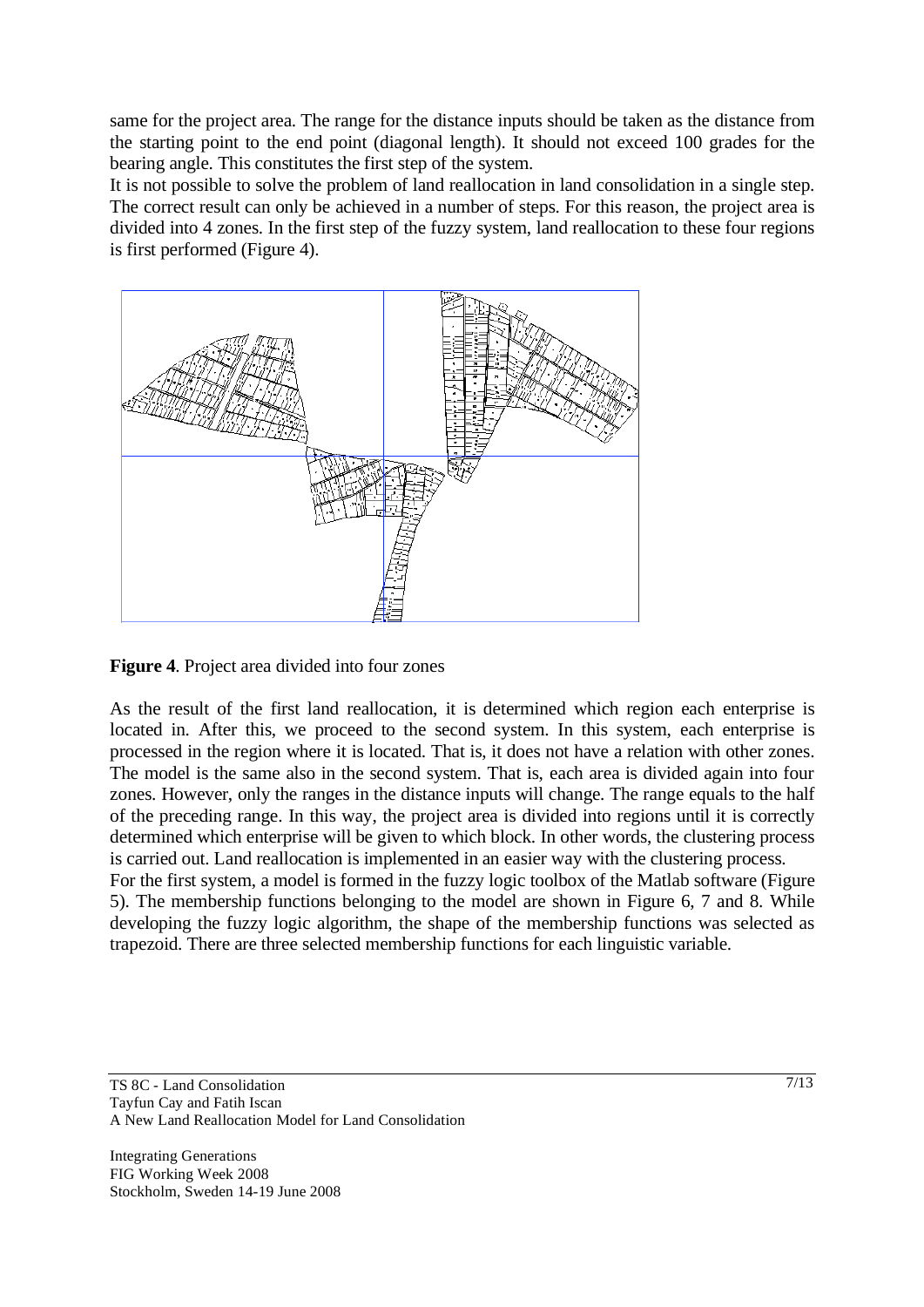| FIS Editor: Land Reallocation                                                                                                                                                                                                         |                                                     |                                                                   |         |  |  |  |  |
|---------------------------------------------------------------------------------------------------------------------------------------------------------------------------------------------------------------------------------------|-----------------------------------------------------|-------------------------------------------------------------------|---------|--|--|--|--|
| Edit View<br>File<br>Distance f B<br><b>Land Reallocation</b><br>hearing note f P<br><b>Block</b> <sub>n</sub> istance<br>(mamdani)<br>Distance f_DorlEorSP<br>Bearing note f DodEorSP<br>Block <sub>h</sub> earing <sub>s</sub> ngle |                                                     |                                                                   |         |  |  |  |  |
| FIS Name:                                                                                                                                                                                                                             | <b>Land Reallocation</b>                            | FIS Type:                                                         | mamdani |  |  |  |  |
| And method<br>Or method                                                                                                                                                                                                               | min<br>max                                          | Current Variable<br>▾<br>Name<br>$\vert \cdot \vert$              |         |  |  |  |  |
| Implication<br>Aggregation                                                                                                                                                                                                            | min<br>max                                          | Type<br>$\overline{\phantom{a}}$<br>Range<br>$\blacktriangledown$ |         |  |  |  |  |
| Defuzzification                                                                                                                                                                                                                       | centroid                                            | ▾<br>Help                                                         | Close   |  |  |  |  |
|                                                                                                                                                                                                                                       | Renaming output variable 2 to "Block_bearing_angle" |                                                                   |         |  |  |  |  |

**Figure 5**. Mamdani-type fuzzy system model



**Figure 6**. Membership function for distance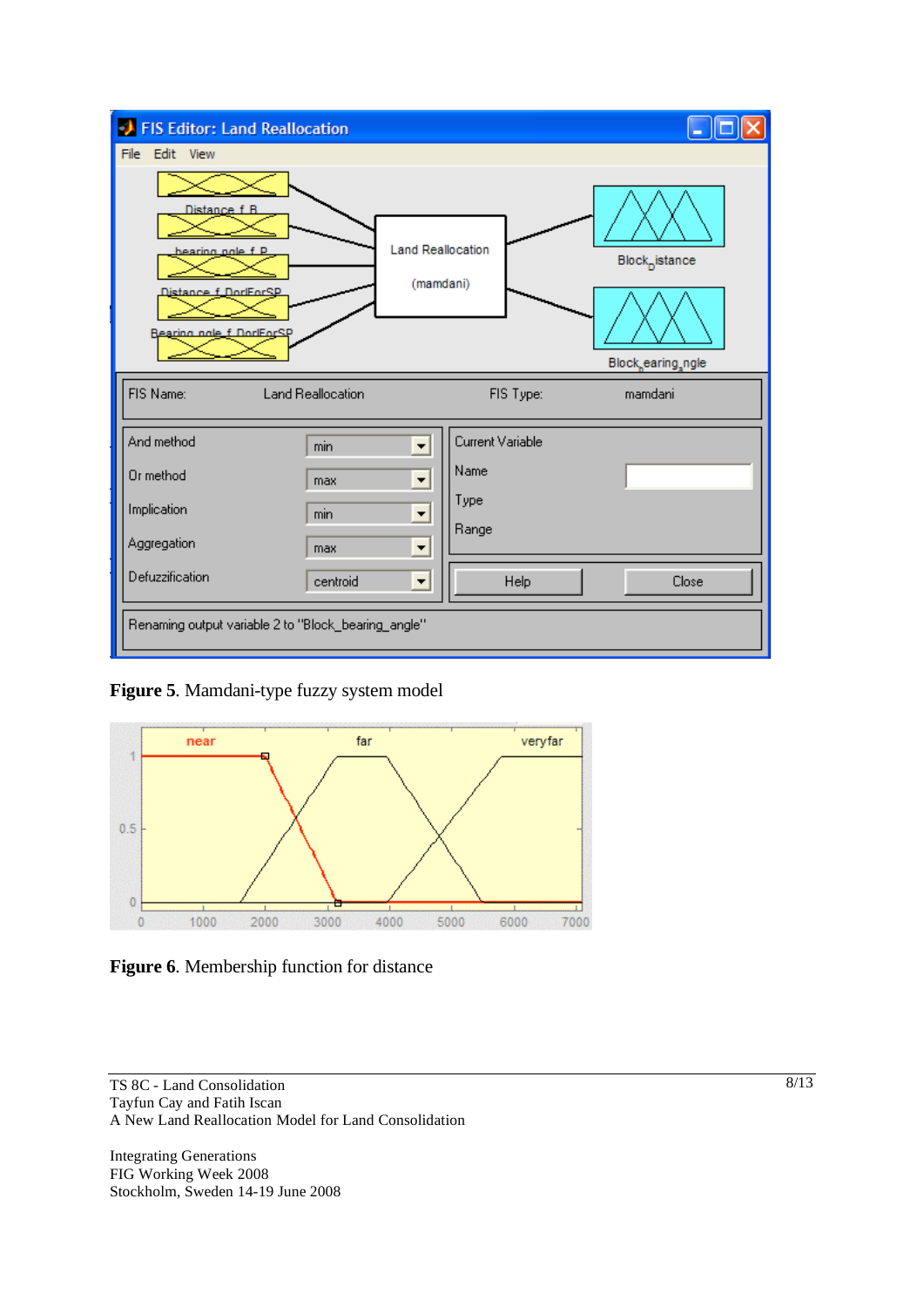





**Figure 8**. Membership function for area size

The membership functions of the output variable are the same as that of the input variables. After the membership functions were formed, 164 rules were written for the first system in accordance with expert opinions (Figure 9). The centroid method is used for defuzzification.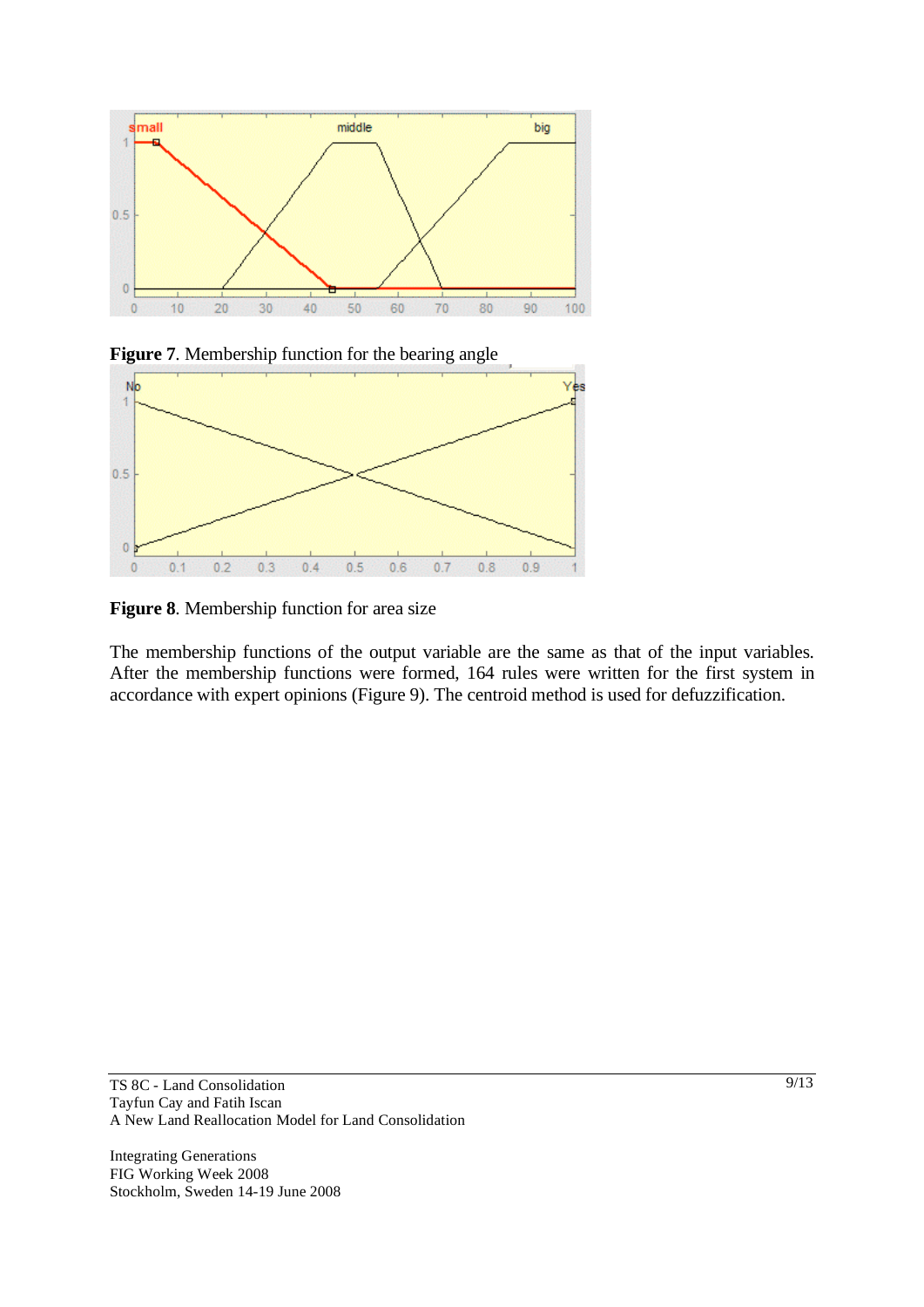| Rule Editor: Land Reallocation                             |                                                                                                                                                                                                                                                                                                                                                                                                                                                                                                                                                                                                                                                                                                                                                                                                                                                                                                                                                                                                                                                                                                                                                                  |                                                                   |                                                                    |                                  |                     |  |  |
|------------------------------------------------------------|------------------------------------------------------------------------------------------------------------------------------------------------------------------------------------------------------------------------------------------------------------------------------------------------------------------------------------------------------------------------------------------------------------------------------------------------------------------------------------------------------------------------------------------------------------------------------------------------------------------------------------------------------------------------------------------------------------------------------------------------------------------------------------------------------------------------------------------------------------------------------------------------------------------------------------------------------------------------------------------------------------------------------------------------------------------------------------------------------------------------------------------------------------------|-------------------------------------------------------------------|--------------------------------------------------------------------|----------------------------------|---------------------|--|--|
| File Edit View Options                                     |                                                                                                                                                                                                                                                                                                                                                                                                                                                                                                                                                                                                                                                                                                                                                                                                                                                                                                                                                                                                                                                                                                                                                                  |                                                                   |                                                                    |                                  |                     |  |  |
|                                                            | 1. If (Distance_of_BB is near) and (bearing_angle_of_BP is small) and (Distance_of_PDorlForSP is near) and<br>2. If (Distance_of_BB is near) and (bearing_angle_of_BP is small) and (Distance_of_PDorlForSP is near) and<br>3. If (Distance_of_BB is near) and (bearing_angle_of_BP is small) and (Distance_of_PDorlForSP is near) and<br>4. If (Distance_of_BB is near) and (bearing_angle_of_BP is small) and (Distance_of_PDorlForSP is far) and (B<br>5. If (Distance_of_BB is near) and (bearing_angle_of_BP is small) and (Distance_of_PDorlForSP is far) and (B<br>6. If (Distance_of_BB is near) and (bearing_angle_of_BP is small) and (Distance_of_PDorlForSP is far) and (B<br>7. If (Distance_of_BB is near) and (bearing_angle_of_BP is small) and (Distance_of_PDorlForSP is veryfar) arl<br>8. If (Distance_of_BB is near) and (bearing_angle_of_BP is small) and (Distance_of_PDorlForSP is veryfar) arl<br>9. If (Distance_of_BB is near) and (bearing_angle_of_BP is small) and (Distance_of_PDorlForSP is veryfar) ar w<br>10. If (Distance of DD is no at and tho sting angle of DD is middle) and (Distance of DD of English is a 1 at<br>Ш |                                                                   |                                                                    |                                  |                     |  |  |
| Distance of BB is<br>near<br>far<br>veryfar<br>none<br>not | and<br>earing angle of B<br>small<br>middle<br>big<br>none<br>not                                                                                                                                                                                                                                                                                                                                                                                                                                                                                                                                                                                                                                                                                                                                                                                                                                                                                                                                                                                                                                                                                                | and<br>tance_of_PDorlFor<br>near<br>far<br>veryfar<br>none<br>not | and<br>ig angle of PD orl<br>small<br>middle<br>big<br>none<br>not | and<br>No.<br>Yes<br>none<br>not | yes no is           |  |  |
| Connection<br><b>OF</b><br>$\bullet$ and                   | Weight:<br>1                                                                                                                                                                                                                                                                                                                                                                                                                                                                                                                                                                                                                                                                                                                                                                                                                                                                                                                                                                                                                                                                                                                                                     | Delete rule<br>Add rule                                           | Change rule                                                        |                                  | $\rightarrow$<br><< |  |  |
| <b>FIS Name: Land Reallocation</b>                         |                                                                                                                                                                                                                                                                                                                                                                                                                                                                                                                                                                                                                                                                                                                                                                                                                                                                                                                                                                                                                                                                                                                                                                  |                                                                   |                                                                    | Help                             | Close               |  |  |

# **Figure 9.** Rule base

After the rules are written, each enterprise is included into this system. The region to which each enterprise will belong to is determined (Figure 10). Afterwards, we proceed to the second system. In the second system, the enterprises divided to the zones are reevaluated in the model existing in that zone. These processes are carried out until it is determined to which block the enterprise will be given.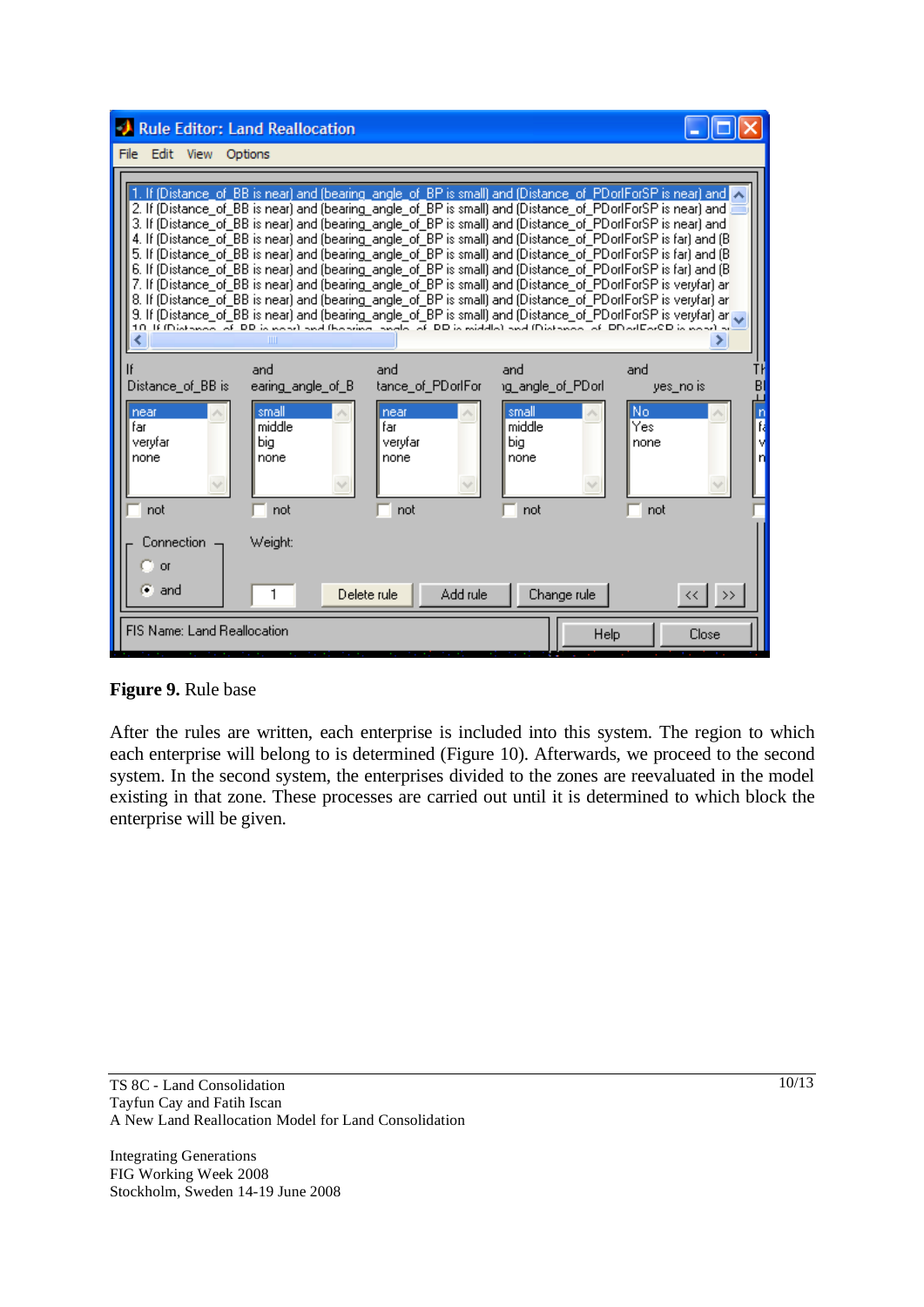| <b>Rule Viewer: ilk4</b><br>IJ                                                                                                                                     |                     |                     |       |               |                                             |
|--------------------------------------------------------------------------------------------------------------------------------------------------------------------|---------------------|---------------------|-------|---------------|---------------------------------------------|
| Edit View<br>File                                                                                                                                                  | Options             |                     |       |               |                                             |
| nput1 = 2.15e+003 input2 = 42 input3 = 3.27e+003 input4 = 35<br>1<br>$\frac{2}{3}$<br>456789<br>10<br>11<br>12<br>13<br>14<br>15<br>16<br>17<br>18<br>19<br>201223 |                     |                     |       |               | input5 = 1 output1 = 3.54e+008utput2 = 39.1 |
| 2425252728<br>$\frac{29}{30}$<br>Input:                                                                                                                            | [2150 42 3267 35 1] | Plot points:<br>101 | Move: | right<br>left | down<br>up                                  |
| Opened system ilk4, 164 rules                                                                                                                                      |                     |                     | Help  |               | Close                                       |

**Figure 10**. Evaluation of the Data

# **4. CONCLUSION**

In this study, the fuzzy logic method is suggested for the land reallocation process of land consolidation operations. Fast, economic and effective results can be achieved through this method. As the input and output variables regarding the model are given, implementers can perform their projects according to these variables. A number of differences may occur in input variables for certain projects. These differences will not affect the land reallocation model in a significant manner.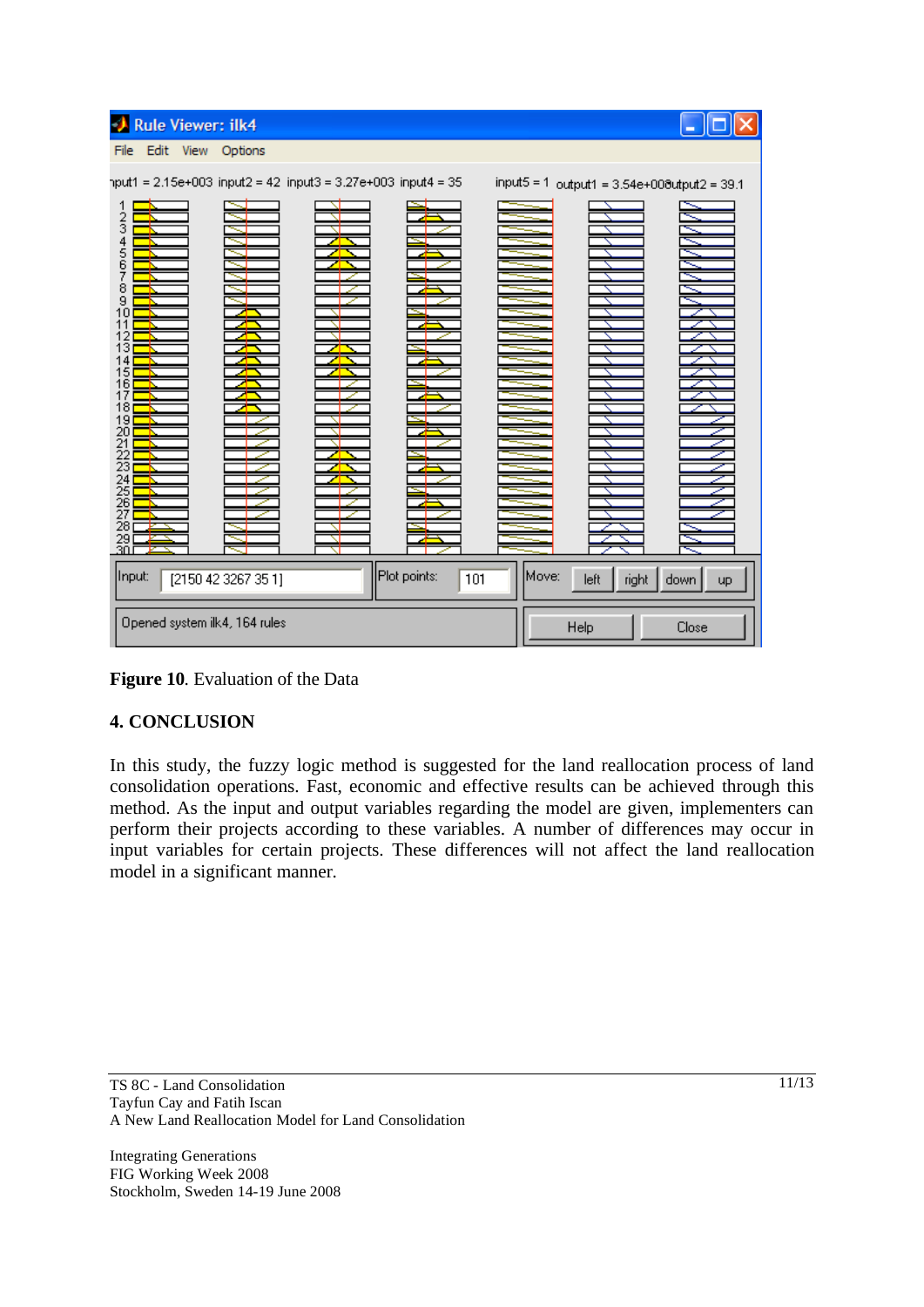#### **REFERENCES**

Avcı, M.,1999. A New Approach Oriented To New Reallotment Model Based On Block Priority Method In Land Consolidation, Tr. J. of Agriculture and Forestry 23 (1999) 451-457, Turkey.

Cay, T. and Iscan, F. 2004. Algorithm Developing For Land Consolidation Software, XX. ISPRS Congress , III, , 666 – 671, Turkey.

Cay, T. and Iscan, F. 2006. An Algorithm Developing For Land Consolidation Software Based On Applications Of Agricultural Reform In Turkey, Fifth International Symposium"Turkish-German Joint Geodetic Days" March 29-31, 1, 1, 1 - 6, Germany.

Kandel, A., Ed.,1991. Fuzzy Expert Systems. Boca Raton, FL: CRC Press, 1991.

Klempert, B., 1974. Probleme und Methoden bei der Erarbeitung von Rechenprogrammen für die Erstellung des Zuteilungsentwurf bei Flurbereinigung. Schifenreihe für Flurbereinigung, Heft 62. Landwirtschafsverlag MünsterHiltrup,W. Germany. p221.

Klir, J. K. and Yuan, B. 1995. Fuzzy Sets and Fuzzy Logic: Theory and Applications. Upper Saddle River, NJ: Prentice-Hall, 1995.

Kovacs, E., 2001, Results and experiences of Tama, a land consolidation project in Hungary. In Proceedings of the International Conference on Spatial Information for Sustainable Development (Nairobi, Kenya: International Federation of Surveyors, F16).

Kropff, H., 1977. EinOptimierungsansatz zur Automatisierung von Zuteilungsplanen in der Flurbereinigung. Schriftenreihe für Flurbereiningung, Heft 65. Landwirtschaftsverlag Münster- Hiltrup, W.Germany. p.75.

Lemmen, C. H. J. and Sonnenberg, J. K. B., (1986). A Model for Allocation and Adjust of Lots in Land Consolidation: New Developments in the Netherlands. International Federation of Surveyors: p.316-341.

Maiers, J. and Sherif, Y. S., 1985. Applications of fuzzy set theory, IEEE Trans. Syst., Man, Cybern., vol. SMC-15, pp. 175–189, 1985.

Mendel, J. M. 1995. Fuzzy logic systems for engineering: A tutorial, Proc. IEEE, vol. 83, pp. 345–377, Mar. (1995).

Ramot, D., Friedman, M., Langholz, G., and Kandel, A., 2003. Complex Fuzzy Logic, IEEE Transactions On Fuzzy Systems, Vol. 11, No. 4, August (2003).

Reimer, H.G., 1983. Automationsgestützte Wert und Zuteilungsberechnung in der Flurbereinigung Schiftenreihe der ArgeFlurb, Heft 11. Landesamt für Flurbereinigung und Siedlung Baden-Württemberg, Stutgard, W.Germany. p96.

Rosman, F. B. and Sonnenberg, J..K.B., 1998, New method for the design of the reallocation plan in land consolidation projects. In Proceedings of the XXI FIG Congress (Brighton, UK: International Federation of Surveyors, F16).

Ross, T. J., Fuzzy Logic with Engineering Applications, McGraw-Hill Inc.,USA, 1995.

Sakawa, M., Fuzzy Sets and Interactive Multi-objective Optimisation, Plenum Press, New York, 1993.

Semlali, E. H. 2001. A GIS solution to land consolidation technical problems in Morocco. In Proceedings of the FIG Working Week 2001 (Seoul, Korea: International Federation of Surveyors, F16).

TS 8C - Land Consolidation Tayfun Cay and Fatih Iscan

A New Land Reallocation Model for Land Consolidation